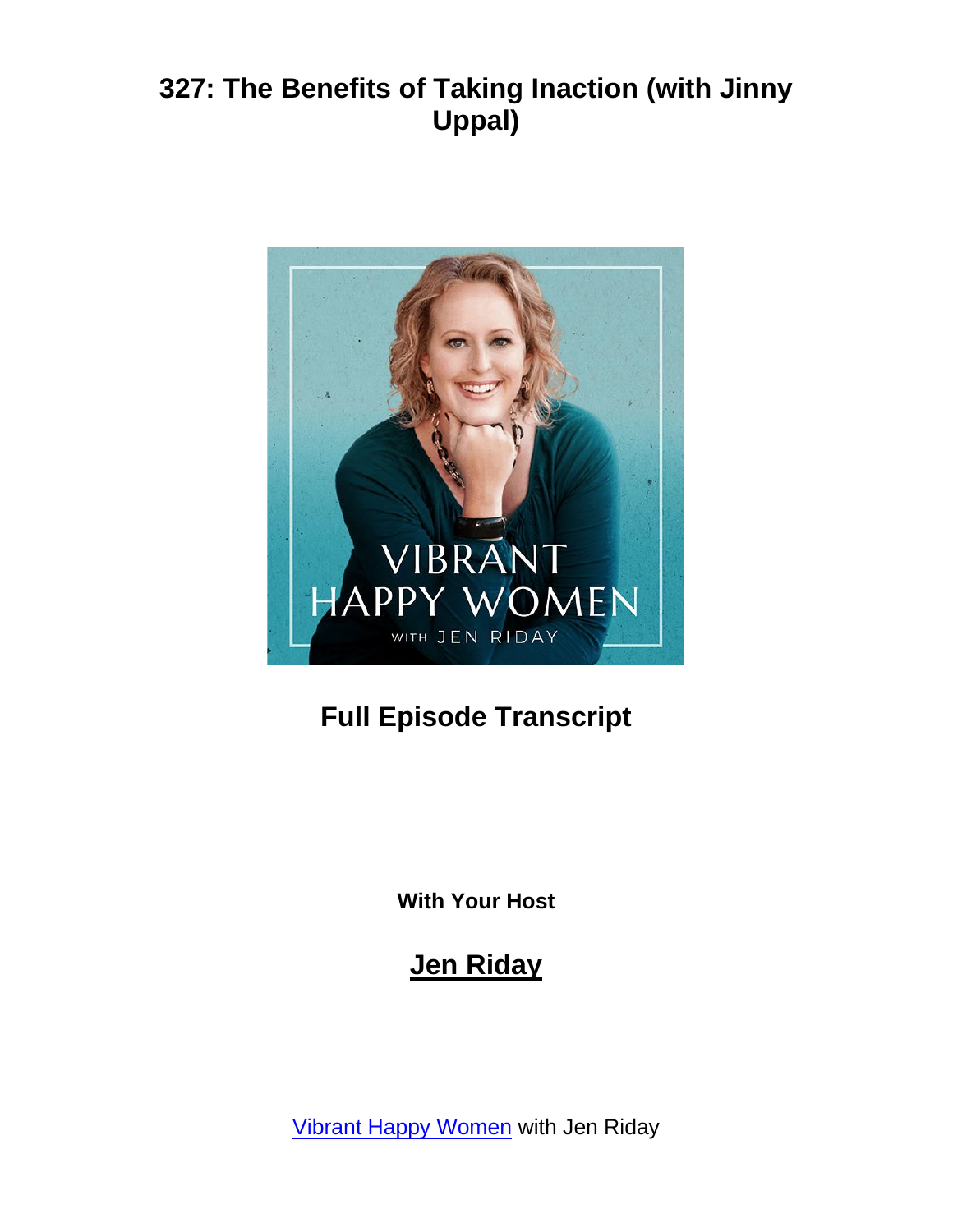You're listening to the Vibrant Happy Women podcast. I'm Dr. Jen Riday, and on this episode we're talking about creating more moments of thoughtful reflection and how doing so can make us way more productive. Stay tuned.

Hi, I'm Jen Riday. This podcast is for women who want to feel more vibrant, happy, aligned, and alive. You'll gain the emotional, physical, and spiritual tools you need to get your sparkle back and ensure that depression, anxiety, and struggle don't rule your life. Welcome to the Vibrant Happy Women Podcast.

Welcome back. I'm Dr. Jen Riday. And you're in the right place if you want to be more productive without always hustling. My guest today is Jinny Uppal, and she is no stranger to driving contrary and innovative thinking. She has done so much in the business world working with Fortune 500 companies to increase productivity. She's a graduate of Harvard Business School and she practices Buddhist meditation and breathwork. She has found through recent research and authoring an award winning book, IN/ACTION: Rethinking the Path to Results.

That when we create moments of letting our mind wander, of observing our thinking, it activates a region of our brain that connects the dots, that can solve problems in creative ways so that we can work not harder, but smarter and easier. There is a movement within the business world of no longer hustling your way to the top, but simply letting your work be easy. Receiving creative energy, solving problems in new ways without all of the cortisol and all of the stress. If you want more of that in your life you're going to love this episode.

Now before we dive in I want to share our review of the week. It is from Maple 713 in the US. She wrote, "I have been listening to Jen for a few

[Vibrant Happy Women](https://www.jenriday.com/podcast/) with Jen Riday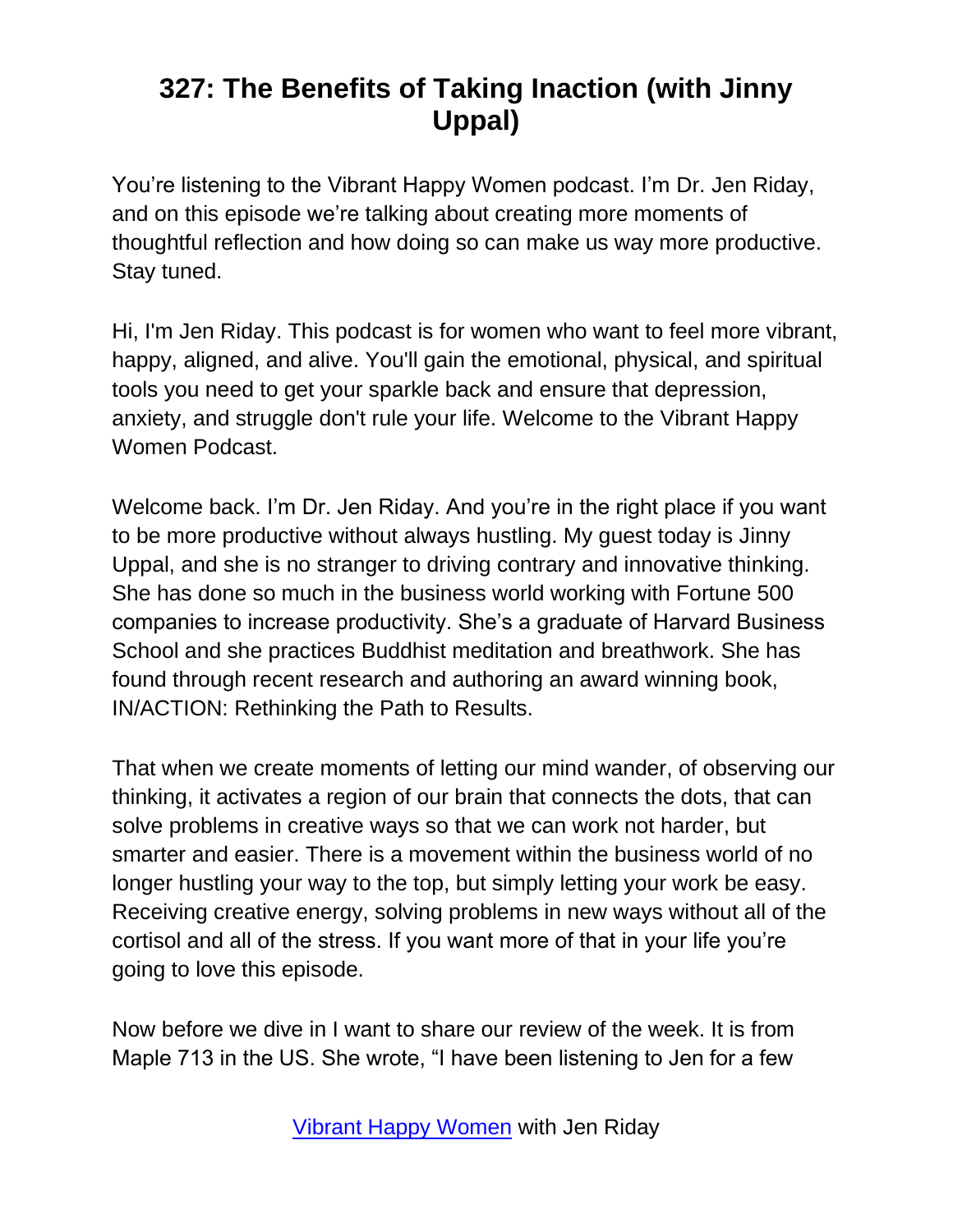years now and love her. Jen is authentic, encouraging, kind and honest in her words. She brings guests that not only are wonderful examples of vibrant happy women, but who share real stories that allow you to take something away from each conversation." I love that. Thank you for leaving that review. All of you, please leave a review on Amazon Podcasts or on Apple Podcasts.

You can learn more about leaving a review at jenriday.com/review. I appreciate it. It helps us to grow, to get the word out there and it helps people to know what you think of this podcast. Alright, well I can't wait for you to hear this interview with Jinny Uppal and let's dive in.

Jen: Hey, everyone, I'm here with Jinny Uppal and we're going to be talking about inaction. I know in our society we are so focused on action, but Jinny has a new approach to this and I'm just super excited. We started to talk before I began recording and then I said, "Wait, wait, wait, I have to record this, this is so good." So here we are, welcome to *Vibrant Happy Women*, Jinny.

Jinny: Thank you. Thank you so much for having me.

Jen: So you wrote a book, tell us that interesting title, because I know, I want to hear about inaction. I have spent my life thinking about action.

Jinny: Right, yeah. I mean as you rightly said you and I are a product of a society that values action. And had you spoken to me before I wrote this book I would have described myself as a very action oriented person. I've had a corporate career for 20 years. I've had a few pivots. I've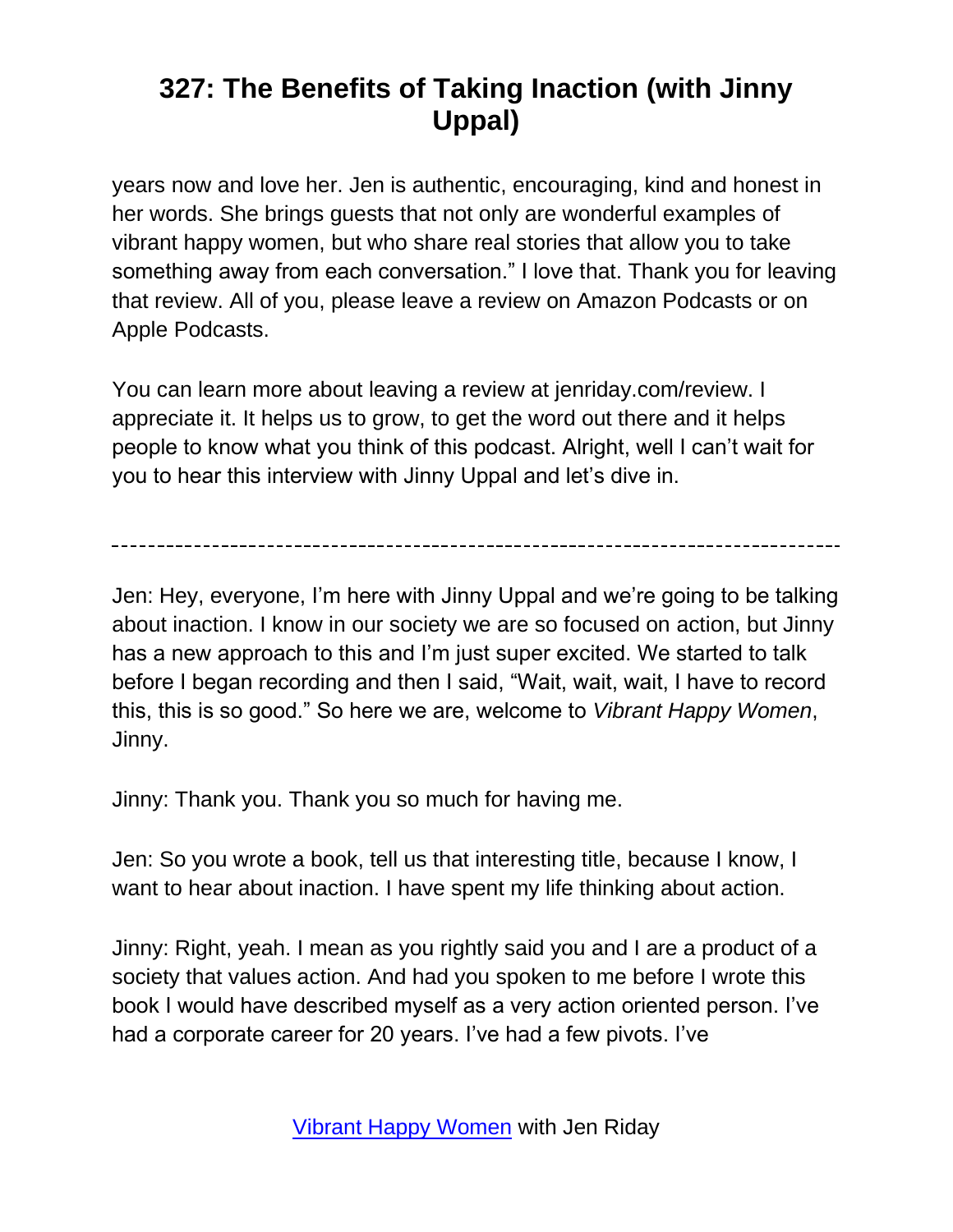accomplished a good bunch of stuff. And I would easily tell you stories of I took this action which is why I got this result.

Now, during the pandemic I found myself in an unexpected downtime. I did have a conventional job and I was getting frustrated that I'm not doing enough for my career, for my life. And I found myself reflecting in my life every time I have made a big move, a big pivot which was positive. Even though I could tell you that, look, I took these steps which is why I got the result. The fact is before I took that action, there was always a period of reflection or a slowdown. The fact is I don't like those periods of reflection. They're uncomfortable.

And they're very intangible because I don't know what I'm doing when I'm not doing anything. But the fact of the matter is that inspiration comes up during those periods of downtime which is what happened in my case. So the book really started as a question, what really drives phenomenal results, is it really the action that you can point your finger to? Or is it those moments of reflection? And the conclusion is in the book that we underrate those moments of reflection but that's where powerful ideas come from.

The happy irony of my journey is I never meant to write a book. I was happy with my corporate career. I would happily go back to it. But look what came out of the downtime of the pandemic. I wrote a book which has been such a fulfilling experience. But I would have never thought of doing it because I would be doing my same old, same old. So that's the premise of the book illustrated by life experiences in my own life.

Jen: I love this. I know as so many people including myself are thinking, she wrote a book. I watched a lot of Netflix.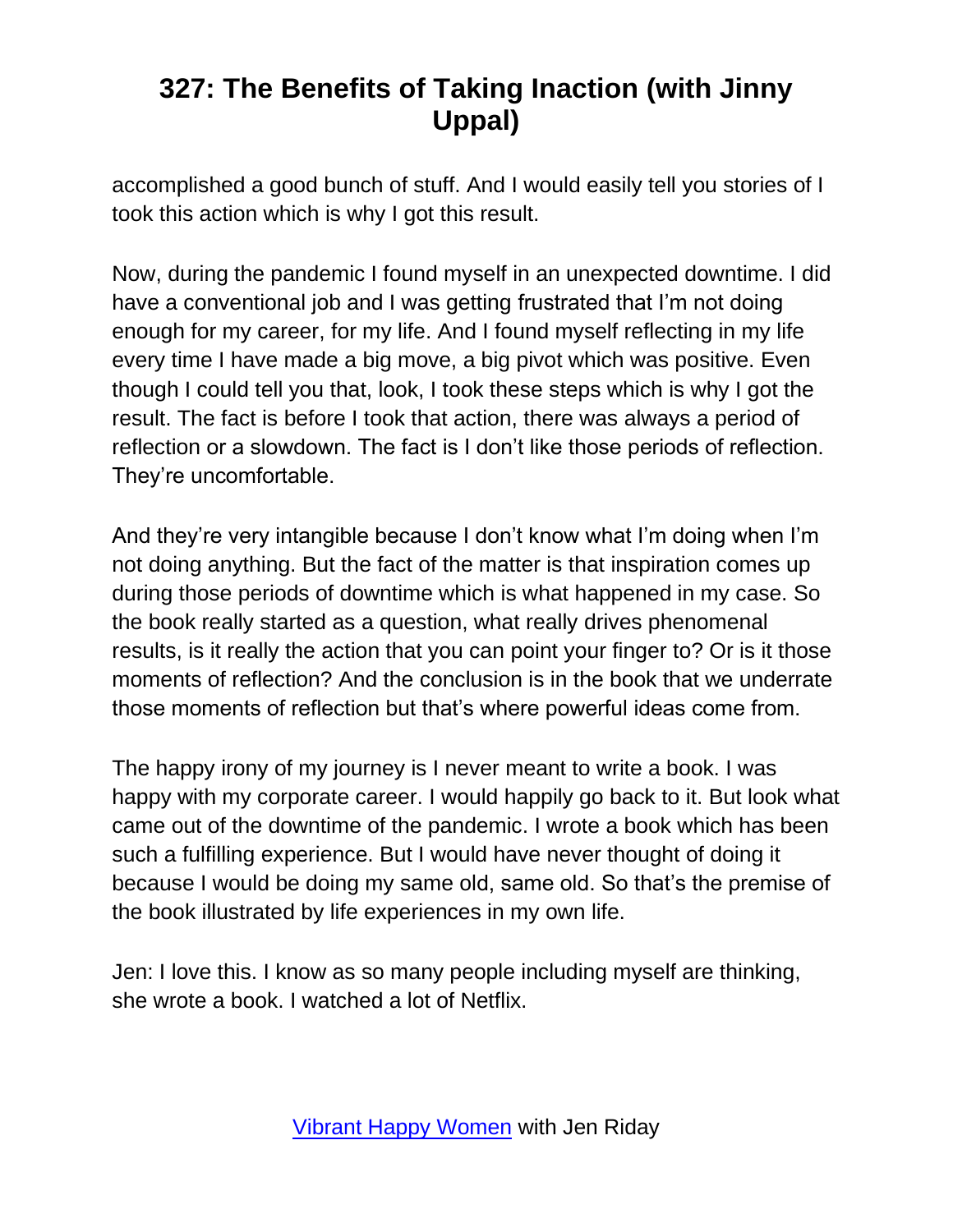Jinny: Well, I did that too. I will say reflection is not watching Netflix and it's not that if you're reflecting you can't, but watching Netflix is bad. It's making room for all of the above, not just working all the time and doing all the time.

Jen: I think this is so essential. It's absolutely true. As you spoke I reflected and I thought, yeah. And I thought of this idea when I was on that vacation. And I thought of that idea when I was at a hotel having a break from my family for a while. Let's back up, you are a graduate of Harvard Business School. So that tells us that you're a high achiever or have been. But you also do meditation and breathwork. How have you kind of found your way to this what I would call a balance of yin and yang, drive and receptivity, and achievement and relaxation?

Jinny: Right. That's such an interesting question. I think it's an ongoing quest to find the balance even today. Meditation showed up in my life, again, I was not interested, I wasn't looking for it, but somebody recommended I do meditation. It just so happened, Jen, when I look back, Steve Jobs once said, "You can always connect the dots when looking back, in the middle of it you don't know what's happening." There was a period in my life 2008, to 2010 when I went to Harvard Business School. This was 10 years after having graduated.

And around the same time I got into meditation. I find myself a very scientific person, so I used to be very skeptical of meditation because it's so abstract. And in 2008 it wasn't even a thing in the US. Yoga was always popular, meditation back then was a very obscure phenomenon. So it is interesting to me that the techniques I learned in my meditation, the first set of courses I went to, which is breathwork, or being present, being in the moment.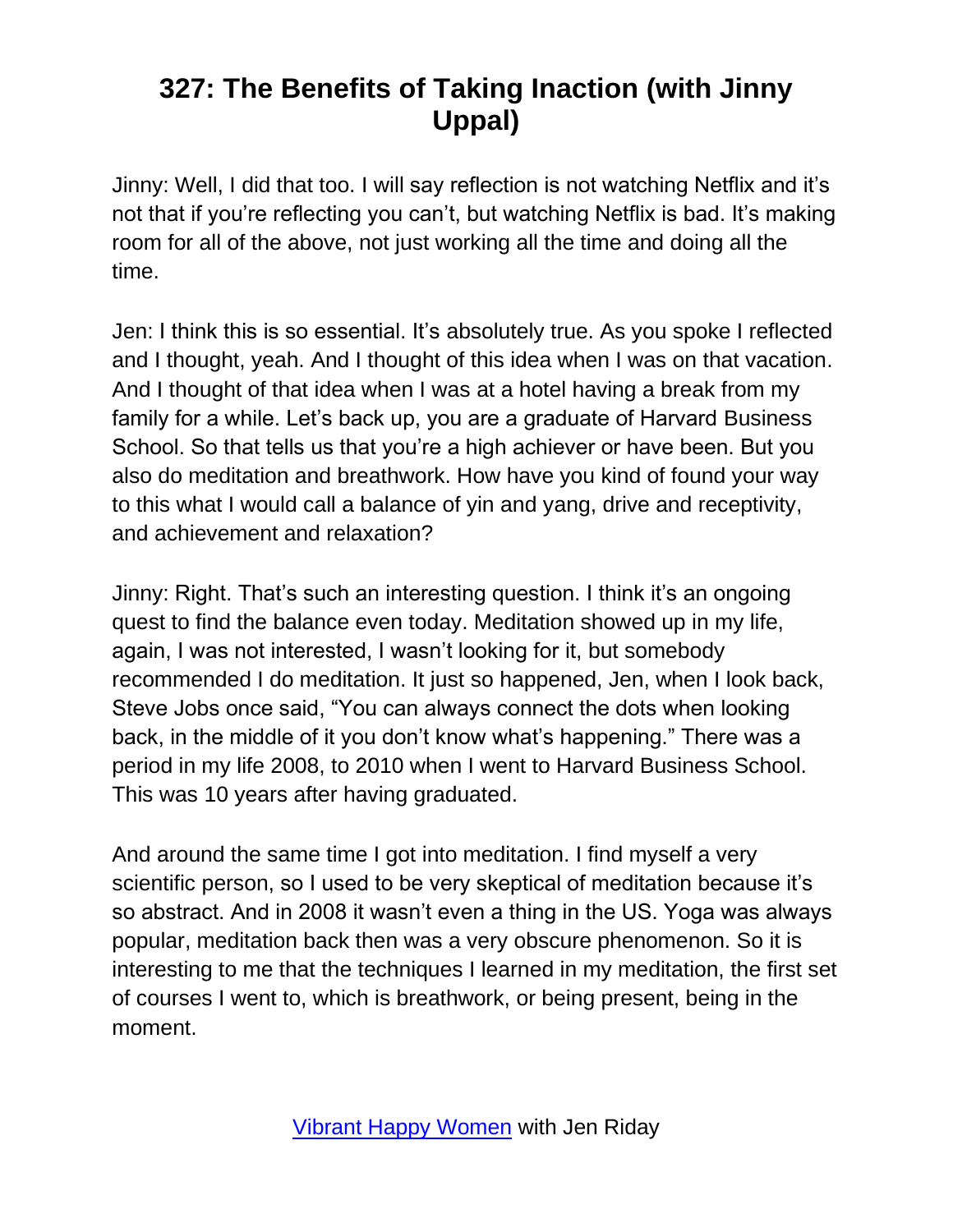It's fascinating that in my Harvard Business School courses they actually had a leadership course where they taught breathwork. They taught being in the moment. And it was remarkable that the techniques were slightly different, but the end goal was all about training your mind to be in the moment and leveraging the power of breathwork to get there.

So it was good for me in retrospect, my skeptical mind needed the backing of Harvard Business School, or some science based logical explanation for why these techniques work. And they coincidentally came into my life around the same time. Since then I've been a committed practitioner. Meditation is very much a part of my daily life.

Jen: I love that scientists have been researching meditation. So many people have come to love it and then they want to understand why. There's so much meditation research and so many benefits. So for you, what does meditation look like, what forms, how long?

Jinny: Right. It's really a practice. It's a way of living, the tangible or tactical aspects are my daily meditation practice, my daily breathwork. I do multiday silent retreats. I listen to talks of a certain nature but then I also read scientific books on neuroscience research. And now I'm starting to myself understand that this phenomenon that I've heard about in what I would have called spiritual conversations, there is an explanation for that from neuroscience. So over years and years of studying I can now connect the dots.

But the purpose of meditation really is training your mind to be okay with doing nothing, building that internal ability to be okay with what is as opposed to constantly interfering. And constantly trying to be in a place where you're trying to control something. So it's interesting. My business life requires that I constantly be doing something, and my meditation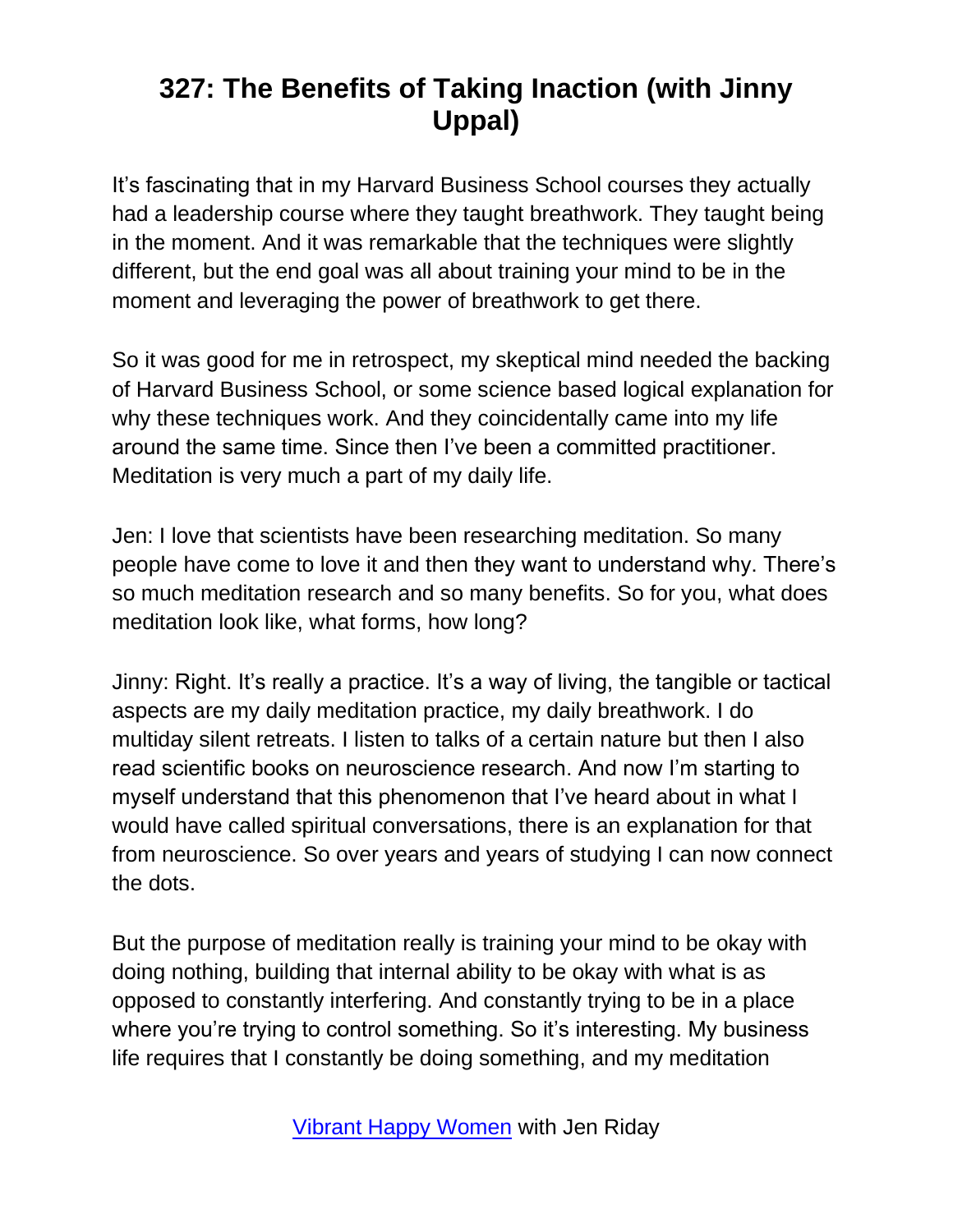practice teaches me to be okay. And they, on the surface they sound like they are conflicting each other. And I remember in the beginning being very skeptical about meditation because I don't want to become one of those woo-woo types.

I don't want to be a guru. I don't want to be those constantly happy people who do nothing. So I was afraid that they were conflicting. But of course having been in that practice for, I guess, 14 years now you find that one strengthens the other. One lends itself to the other. So they actually work beautifully. If you make a commitment they actually work very well together.

Jen: So do you actually sit still and meditate and try to just stop thinking for a certain amount of time? Or do you do it every morning and night?

Jinny: Yeah. I have a daily practice, for 20 minutes I'll meditate, before that I'll do about 10 minutes of breathwork which can help because breathwork can ease you into just naturally going into a quiet place. I have to tell you, not every day is my mind quiet and that's one thing you learn. Beginners, and I write a little bit about this aspect in my book which is IN/ACTION: Rethinking the Path to Results. I talk about the dilemma, that very action oriented people run into when they sit to meditate.

We've all read the marketing around meditation that it is, the goal of meditation is to be in a no thought place. So we all, at least beginners come in with this expectation that I'm going to do something and I'm going to go into a no thought place. And the moment you sit into meditation, beginners realize that their mind is flooded with thoughts. And then they try harder to make the thoughts go away, except they don't. So a lot of beginner early meditators they give up exactly because of their action bias, their desire to control thoughts by doing something.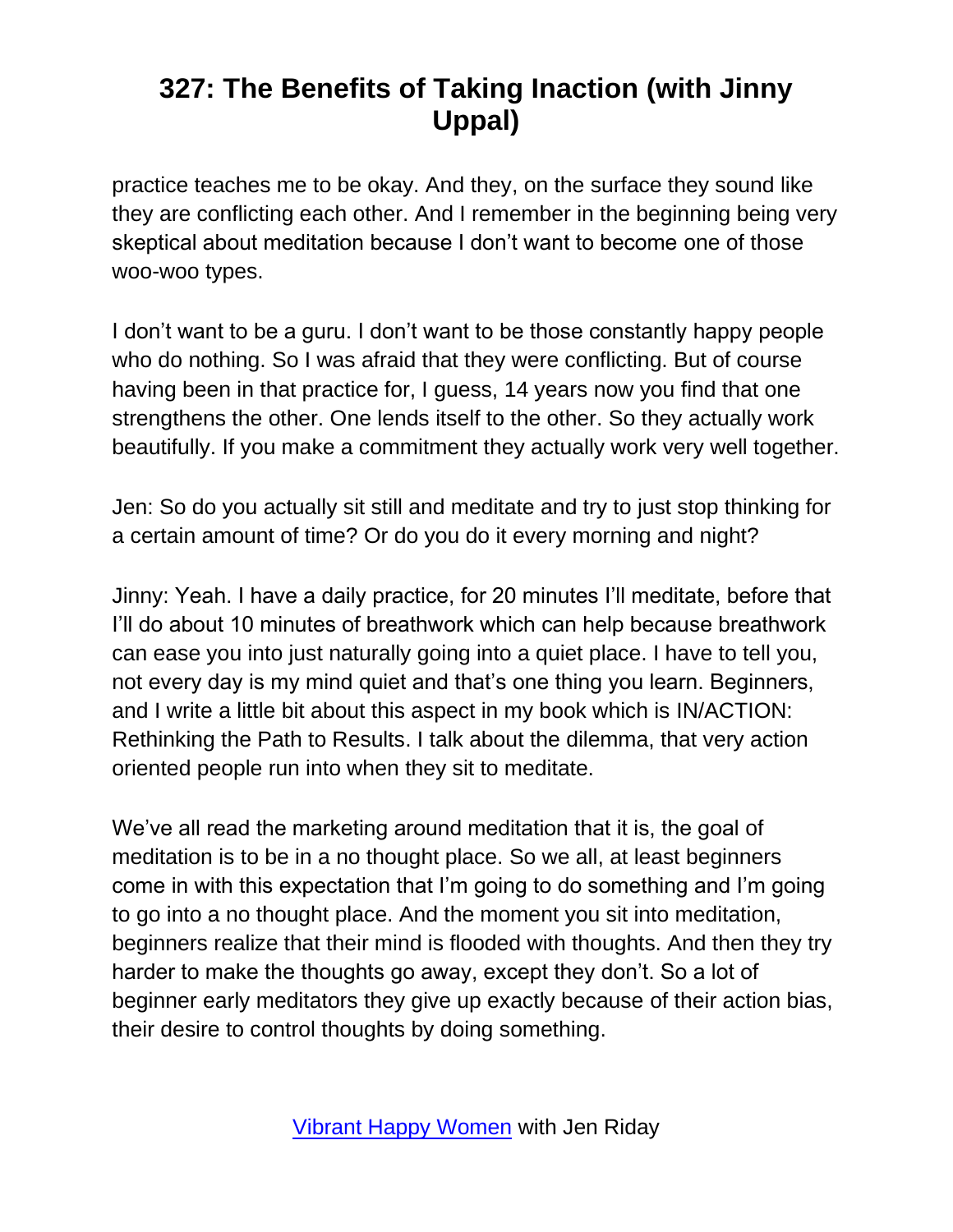And whereas the teaching, eventually if you try it long enough you realize there's nothing for you to do. The thing for you to do in meditation is to observe what's happening and thoughts are happening. You come to appreciate and respect. In fact the goal of meditation is not to get rid of thoughts. You really humbly realize you don't have the power to get rid of your thoughts.

Jen: So many, yeah.

Jinny: You can just sit and be okay with them, which is why I say meditation is training to then be more accepting of other events and happenings in life which is not the same as giving up on life or being defeatist. It's about first accepting what is and then taking action from there.

Jen: I love that you say that. If we think 60,000 thoughts a day and there is part of our brain telling our heart to beat and our lungs to breathe, yeah, you're right. Our thoughts don't stop. I know so many people who try to meditate and beat themselves up because they can't stop thinking. And your approach, just observing the thoughts makes way more sense, so I love that.

Jinny: Right, right. One is to give up on the goal that meditation is about no thoughts. It's actually about accepting thoughts which completely flips the point of it. And it can put people off. But it's so powerful when you get to that place of accepting. And the paradox is the moment you accept and observe thoughts do go away. You've got to experience it to know it. The more you try to make them go away the more they fight. And the more you let them be they just run the course and they go away. It's like clouds come and go. You let them go.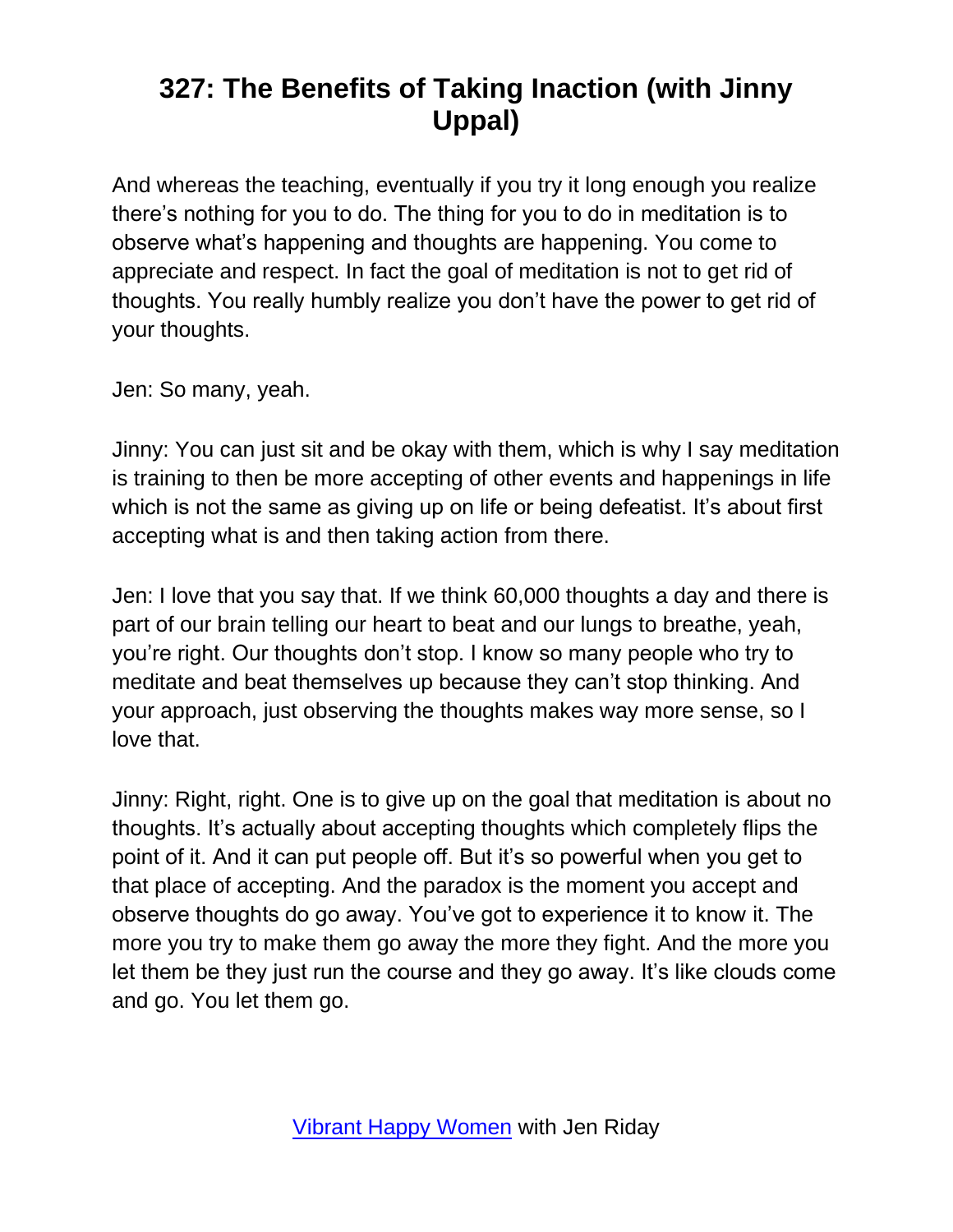Jen: You know, I've been thinking about the topic of holding space lately. People get so busy that they're always acting and not noticing their thoughts. People will go to therapy where a therapist or a coach can hold space for them where they can think about what they're thinking, and they say it out loud. The therapist reflects it back. They have the space.

But really in essence meditation acts as the exact same thing and it's a much easier thing to do every day, just to hold space for yourself, what am I thinking? Interesting. I'm feeling that. I'm thinking that. Okay, fascinating. So it's therapy really.

Jinny: In the early days of meditation when I got into it, and I was still a little skeptical I came across a book called The Happiness Hypothesis. It's by a psychologist, a professor called Jonathan Haidt. And I reread it last week because after all these years I felt the need to remind myself of what he said. And this book was very persuasive to me because I'm in a skeptical state of mind back in 2009 whenever I read it, I needed to hear a science person's perspective.

In the book he essentially addresses the subject of what makes us happy. And he comes up with three solutions that have been tested and tried, one is of course meditation. The other is drugs, like Prozac for those people who are chronically, they're just nothing can be done. And he actually says it's not a bad thing, they are not exactly addiction building. The third interestingly he mentions is cognitive based therapy. I've not had therapy in my life, but I've had meditation.

But I've heard other people who have gone through therapy and in the way they describe how, what their experience is and how they come to accept things as they are or change their perspective. The end result, I agree, I understand what Haidt is describing. The end result is the same. If you're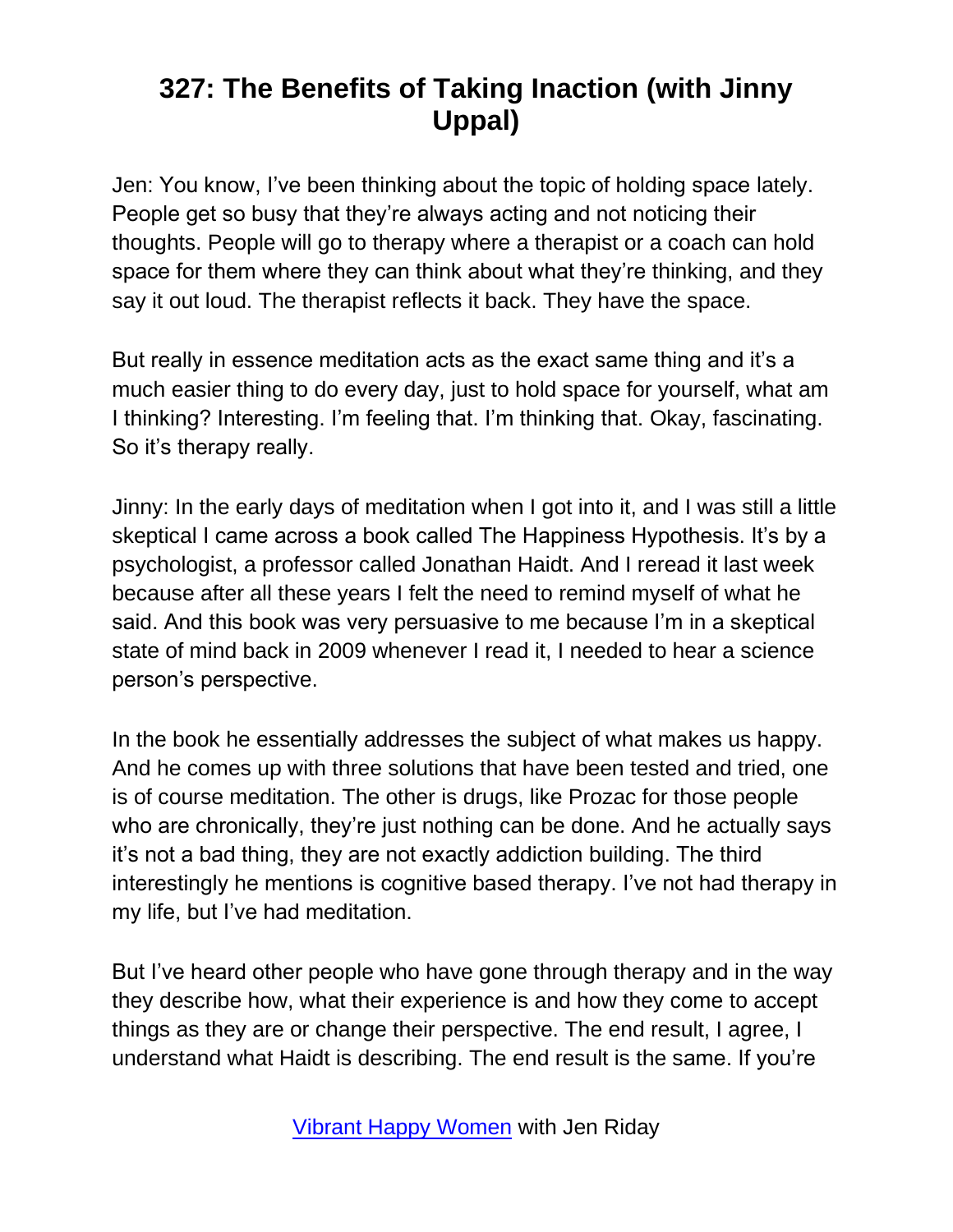not able to do meditation because meditation can be a little abstract. And unless you have the right teacher and you have that, some inner conditioning that lets you be by yourself, therapy is a perfectly good alternative or a mix of two.

I think some therapists also recommend meditation. So these are all good tools to have in your toolkit. And the end goal of it all is to be more in observation and the thesis of my book is be as ambitious as you want to be. The book is not about slowing down. The book is about getting results. The subtitle is Rethinking the Path to Results.

So instead of chasing action to get results, deploy these strategies which are available, and you'd be amazed at how many creative ideas you get. And how quickly you can get to your results without burning out or fatiguing yourself which is what happens when you chase action all the time.

Jen: Yes. I love this. When I think about holding space I think about a cluttered attic with jeans over here and clothes, and a pile of books, and newspapers, and nick nacks, and it's just cluttered. And right in the middle of the clutter is the space with an empty Rubbermaid container. And it's just like, whoa, such a contrast. And I think meditation, or you mentioned cognitive behavioral therapy, tools which I use as a coach. I teach about thoughts, feelings, actions, and results, all of it comes together.

We just need to have time to stop being in the clutter and find our Rubbermaid container. And what you're saying, it leads to greater productivity. So I love this, yeah.

Jinny: Yeah, that's a great analogy. It's a cluttered room and this isn't about decluttering it permanently. It's about finding the balance between it gets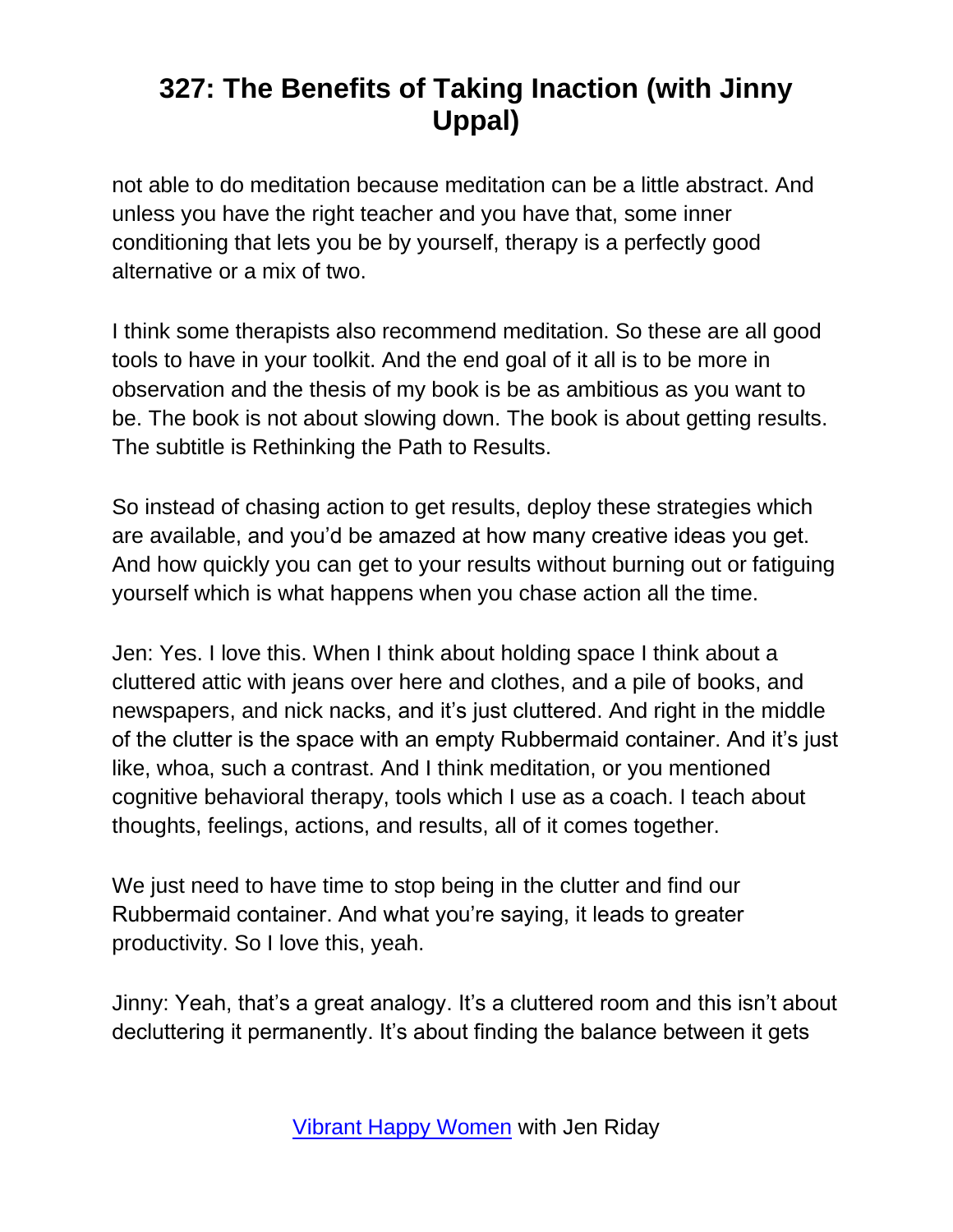cluttered, then you declutter, then it's of course going to get cluttered again. And you're finding your balance there.

Jen: And having the one space that is not cluttered, is so important. Do you have an example or two of when you were quiet, and it did lead to that greater productivity and accomplishment?

Jinny: The process of writing this book is probably the most recent example of a huge accomplishment because a book is quite a production, my book is about 200 pages. I'm a first time author.

Jen: Congratulations. It's amazing.

Jinny: Thank you. And I have a business background, so I did not think myself capable of writing a book because I thought I'm not a writer, I'm not a storyteller. But I embarked on the journey, and I was very committed to it. And book writing is the most abstract and creative thing I have done and produced. I remember there were days, and weeks, and months of writing where I would get very lost in ideas. Or I would get very excited. Or I would get stuck. Over and over again what I found myself doing is walk away from it. If it's hard, walk, just drop it.

Go to bed, go for a walk, find something else to do. I cannot tell you how many so called writers blocks or mental blocks that, I don't know how, I could have fought my way through it. I could have bullied my way through it. I don't know what would have happened. I probably would have given up. At some point when you fight too hard with a problem you will just give up. From the time I decided to write the book to the book being published was less than a year which is very short as things go. Books usually take a long time.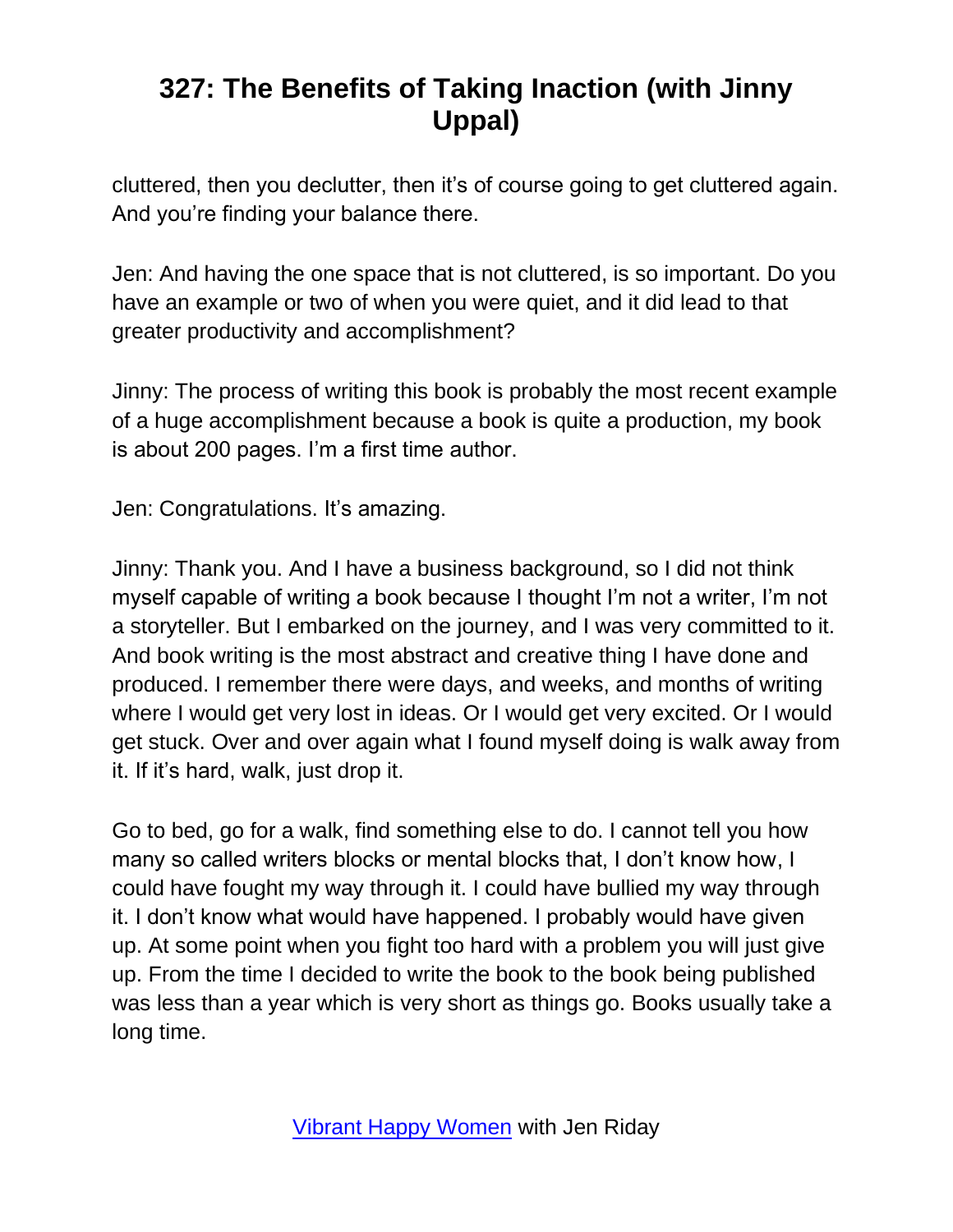In many ways I got the chance to practice what I was preaching in the book because I have different techniques, different ways of embracing thoughtful pauses. So I got to drink my own Kool-Aid, and I'm glad I did.

Jen: I love it. I want to drink the Kool-Aid. Well, if someone's listening today and they are thinking about this idea of thoughtful pauses where they can get that creative spark, or figure out a solution to a problem, where should they start? What's a step by step, maybe three steps you could give them to start them off today?

Jinny: That's such a great question, Jen. And I tell you, I get asked that question a lot. In the beginning I'd be like, "My book is really descriptive, not exactly prescriptive. It isn't 10 steps to be happy forever." But because I have interviewed a whole bunch of people and they've shared their techniques. So the book is a collection of techniques through the stories of other people. I'll share you a couple of ideas which I have been embracing myself. So I am a practitioner of meditation, so I am used to it.

But as a practitioner of meditation I used to have a very poor opinion of mind wandering. Because meditation is the, you know, often teachers will tell you, "Your mind is wandering. It's going from the past to the present, to the future. It's never in the present moment." And during research in my book I came across neuroscience research that actually talks about the benefits of mind wandering. I define mind wandering as sitting there staring into empty space and letting your mind do whatever it needs to.

Turns out, I think you probably mentioned this maybe before we started recording that you get your best ideas when you're not doing anything. And people tell me they get their best ideas in the shower or when they are driving. Means they are not very engaged. Turns out there is a reason,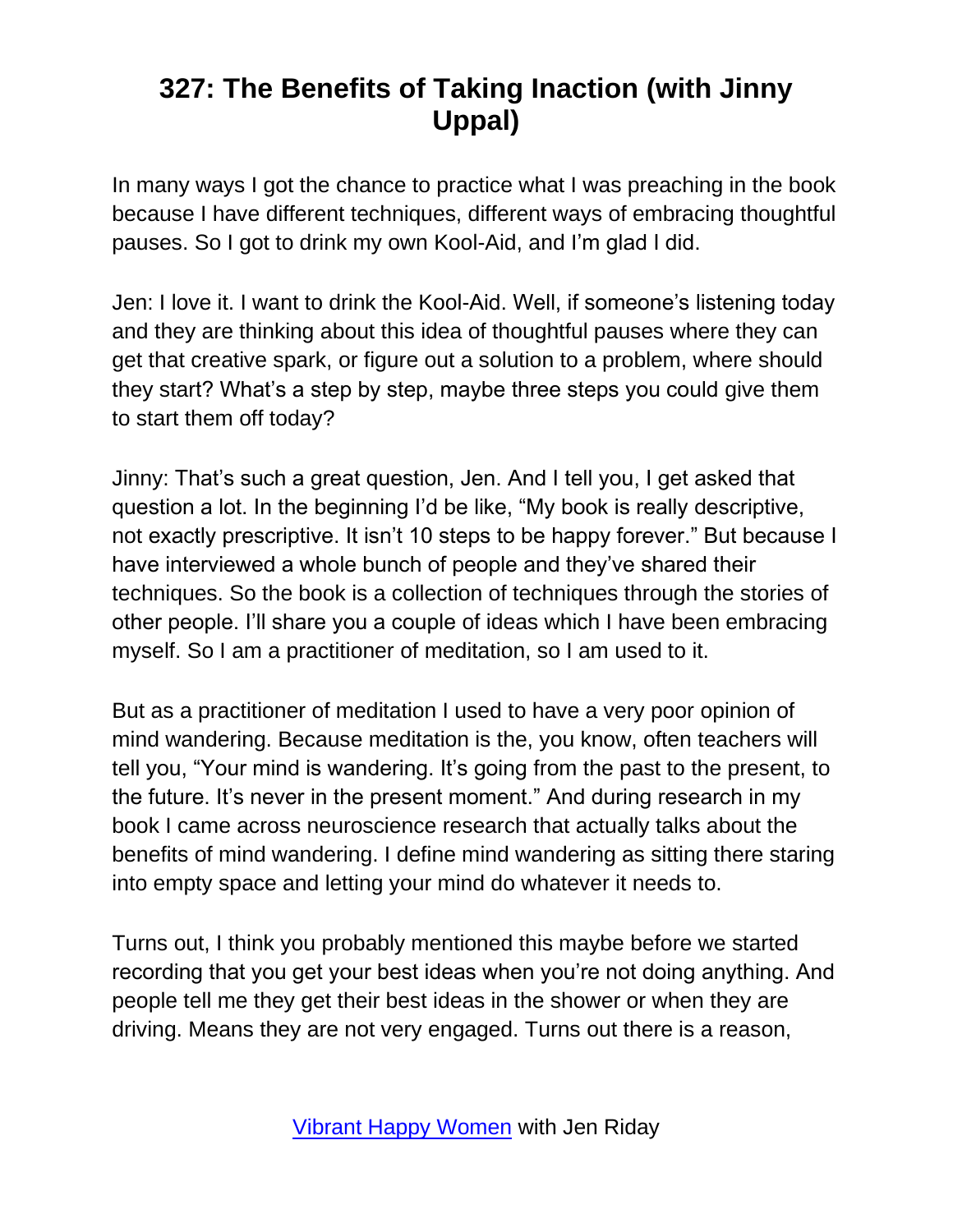because there are parts of your brain that light up when you're not doing activity. And those parts of the brain are called default mode network.

And the function, the design of the default mode network is to let your brain connect the dots of all the information you've been collecting and come up with wow ideas, bursts of inspiration. The thing is, we don't give ourselves a chance. We don't give that part of our brain a chance because even when we have nothing to do, what do we do? We scroll social media. We catch up on news which means your eyes are engaged. So it's a different part of the brain that lights up.

So for those people who are, you know, don't have a meditation practice, or find it very intimidating, and I started doing this, I would schedule half an hour meetings during the week, twice a week. And I would call it mind wandering. And it sounded funny at first and very silly, what does that mean? But for those who struggle with meditation, schedule half an hour. It's very difficult for us to live a life anymore where we don't have back to back meetings. Most of us, we're not living that life where we have a nine to five job, and we just have the whole evening or all of weekend.

So to them I say, "Just introduce half an hour breaks, 15 minute breaks during the day. Start there. It is enough and give your mind a complete break. When you see the power of what comes out of those breaks then you will want to do more of it."

Jen: This is huge. So that default node network, is that what you said?

Jinny: Default mode network. There's a good amount of research. They kind of discovered it for the first time in 2000 by an American neurologist by the name of Marcus Raichle. And there has been so much more research on it now.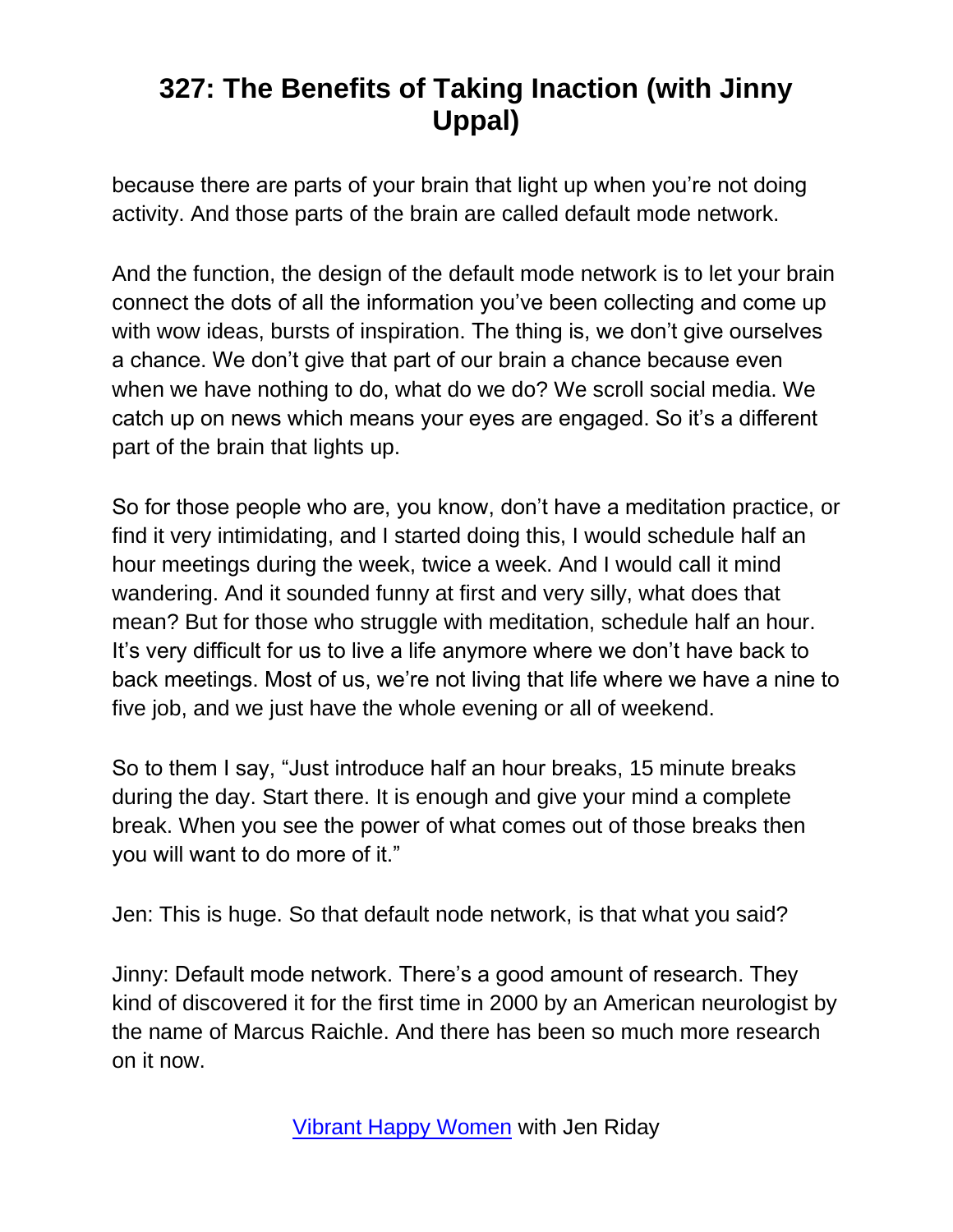Jen: Does that same network activate when we're in REM sleep as when we're daydreaming or mind wandering, is it all kind of related?

Jinny: I don't know about REM sleep but daydreaming and mind wandering, yes, they kind of go together.

Jen: I'm thinking of spaces where we could easily do the mind wandering. So I'm thinking moms in the pick-up line at school, when you pull in the driveway just sit in your car 15 more minutes. Obviously, you can do it in bed. The central piece though is that phone cannot be in your hand. That's so essential because we waste all of that free time on the phone.

Jinny: I have a funny moment I want to share. So on the one hand I have a meditation practice, you would think I have self-control. But when I first started doing mind wandering, which means eyes are open. If I tell myself I'm going into meditation now, I go into it. But mind wandering was new to me because eyes are open, I'm not trying to meditate. And I would do it for five or 10 minutes and, Jen, I would suddenly realize, wait, I have my phone in my hand and I'm already scrolling. And I would completely forget that I'm meant to – I didn't mean to do that.

And it made me laugh, look at how robotic my arm is, it just goes out to reach for the phone. And then I started putting the phone in the other room so that it's my way of warning that it may not be that easy but laugh at your behavior. And just make it mean that you're going to do it for 20 minutes. And then you get better over time.

Jen: Absolutely. I was thinking a lot of times we still feel like we have to have a reason so there's another kind of popular thing right now, everyone knows you need to ground. So to go put your feet in the grass or even lie down in the grass. I've found when I do that my kids are so astonished that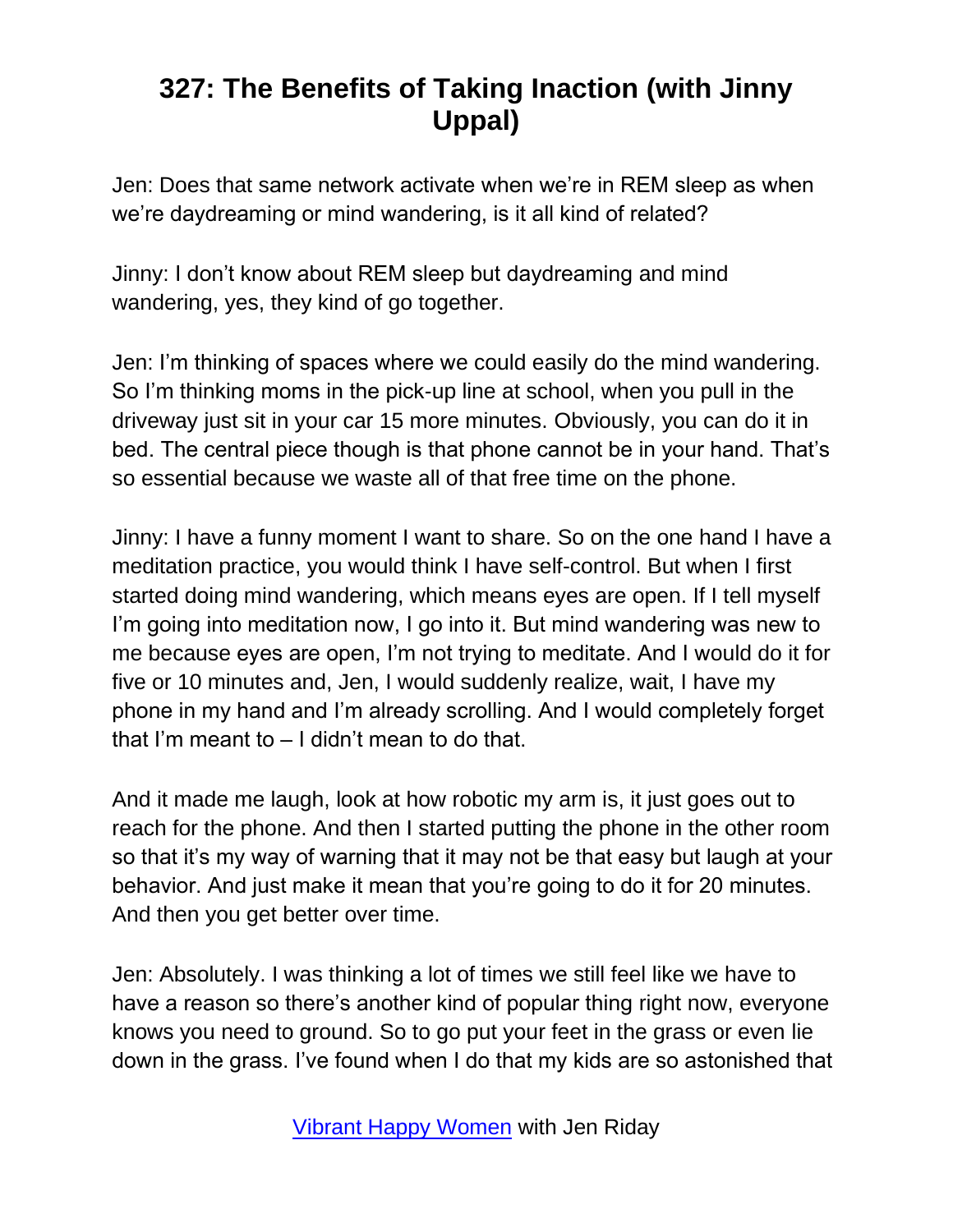they'll come and join me. And we're just looking at clouds, does that count as mind wandering, that kind of thing?

Jinny: Yeah. So think of it simply as you are disengaging all your senses as much as possible which means you are not processing input. So if your kids are around you that's fine. But if you're chatting with them then you're chatting with them.

Jen: Yeah, that's true, okay.

Jinny: Right, which is okay, let them be. Just you are literally staring at the clouds and let your mind do what it has to do.

Jen: Okay. Listen up, moms, she's prescribing alone time without your phone. We can do this.

Jinny: I think we can do it. And now a lot of people are starting to travel, maybe you're flying, maybe you're waiting for the train and just stare. It's what kids do or used to do, kids, their brain grow rapidly at a certain age. And you'll find kids staring into nothing. Stuff is happening in their brain. They're not being stupid. Their brain is putting stuff together it's just that we, and even kids don't allow ourselves time to do that anymore.

Jen: It makes me sad. I wish our society wasn't quite as achievement focused or that they saw achievement the way you do, in school, pay attention, pay attention. I even have this phrase I'll use with my daughter, "Hello, come back from LaLa land." And I need to stop that and let her go there is what you're saying.

Jinny: And maybe tell her, "Hello, time to go to LaLa land."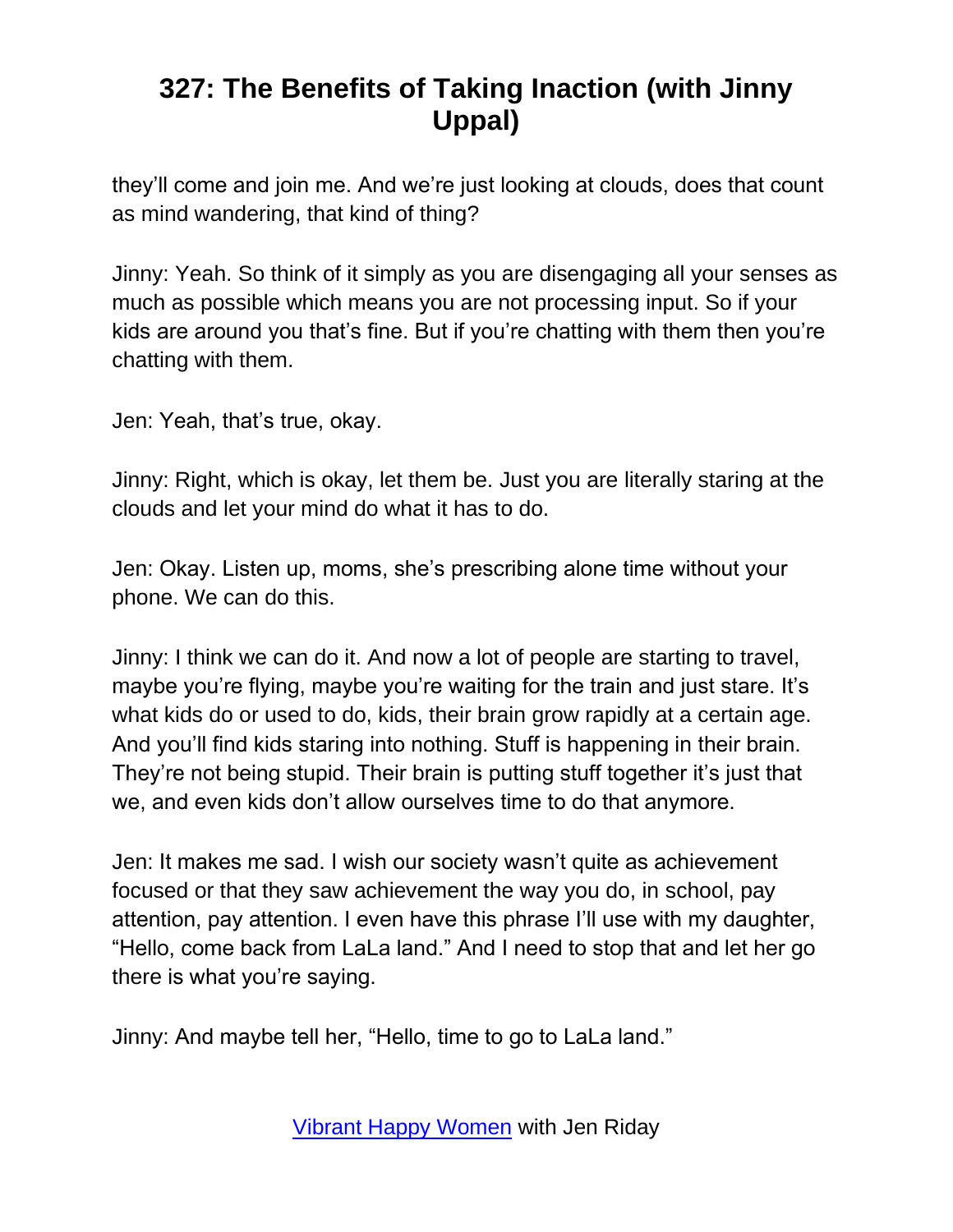Jen: Yes. Have fun in LaLa land, I'll see you in 15 minutes. This is great. This is great. Well, Jinny, any other thoughts you want to share before we say goodbye?

Jinny: I just want to encourage everybody to keep your ambition, have the dreams you want to and just know that chasing action and working all the time long hours is not the only path to success. That is the point of the book, that there is an alternative path. It is less fatiguing, it's less exhausting, and it's possible. And there are plenty of interviews in the book of people who have not done the conventional 80 hour work weeks and they have been very successful.

So know that there is an alternative to being happy and being successful and that involves a lot of thinking, and reflecting, and we can all do it.

Jen: Yeah. The phrase coming to mind is not working hard but working easy, choosing the easy way, yeah.

Jinny: Yes, for sure.

Jen: Well, important work. I love to see this pendulum swinging in this freer less hustle oriented way. So I appreciate you doing what you do and sharing with us today.

Jinny: Amen to that.

Jen: Yes. Thank you, Jinny.

Jinny: Thank you so much for having me, it was such a pleasure to talk to you.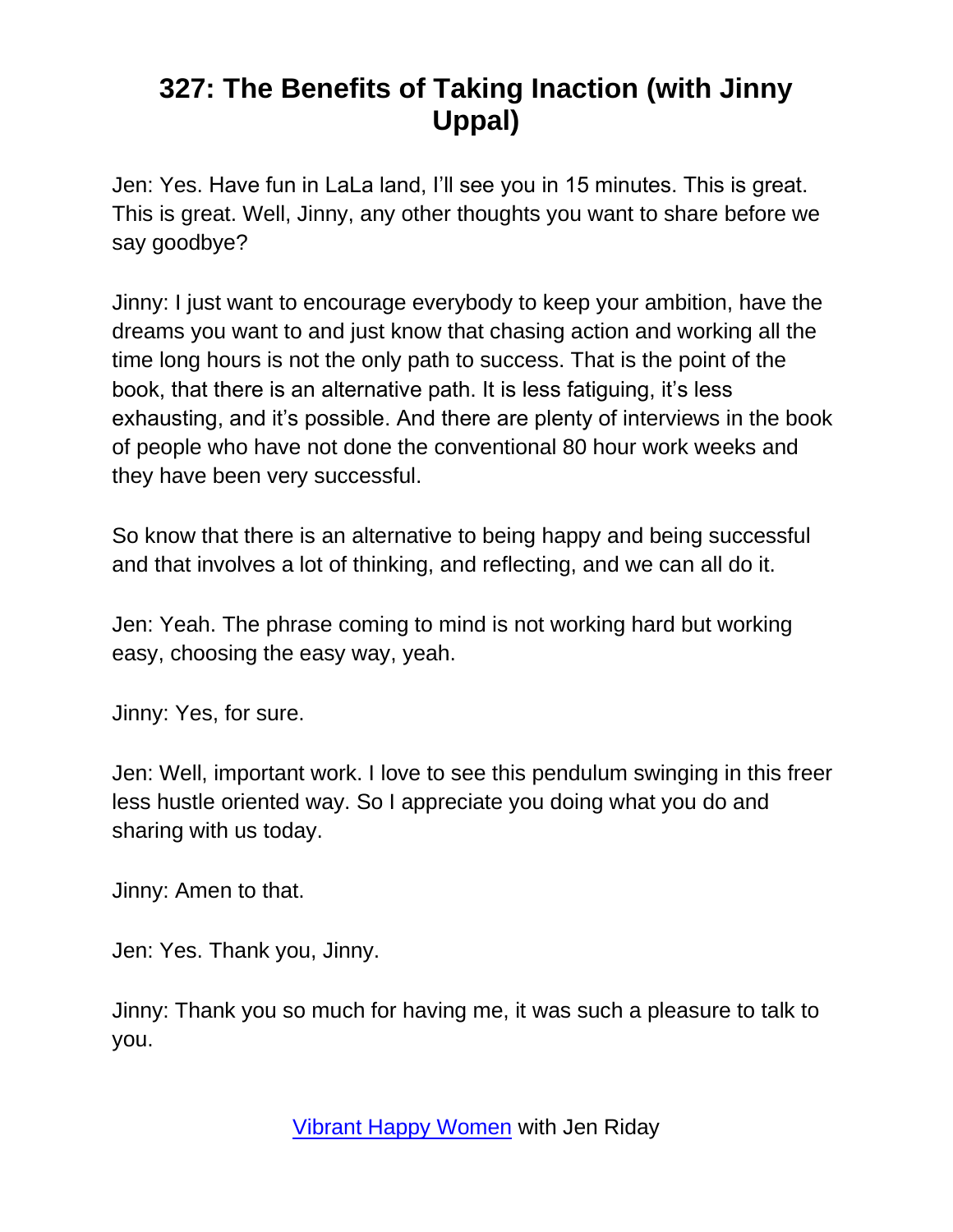Jen: I should add. Where can people connect with you on social and the web?

Jinny: Of course. I am easy to find. My first and last name is pretty unique, so people can go to my website J-I-N-N-Y-U-P-P-A-L.com. Contact me there or DM me directly on LinkedIn, Twitter, I'm fairly easy to find. And the book is available to buy online wherever you buy books.

Jen: Okay, thank you so much for being here. Take care.

Jinny: Take care, Jen.

I hope you enjoyed that as much as I did. I am going to do a little bit more daydreaming, mind wandering, cloud watching, sitting in my car without my phone. I've taken to leaving my phone at home more often. And there's always a little bit of a panic because I've trained my brain I need to be available. What if someone calls or this or that happens? But I kind of enjoy that freedom. And I think my brain does too. So I want to challenge you to create those moments of allowing your thoughts to wander.

See what dots your brain can connect on how you can solve a problem with your teen, or your spouse, or the clutter in that closet, or that promotion you want at work, or the finances, or the weight loss. Let your brain figure it out and keep doing that work because it's a supercomputer. You've got this my friend. I want to tell you that I love you, I admire you, you are doing fantastically. Keep listening, keep moving forward creating the life that you love, and I will see you again next time. Until then make it a vibrant and happy week. Take care.